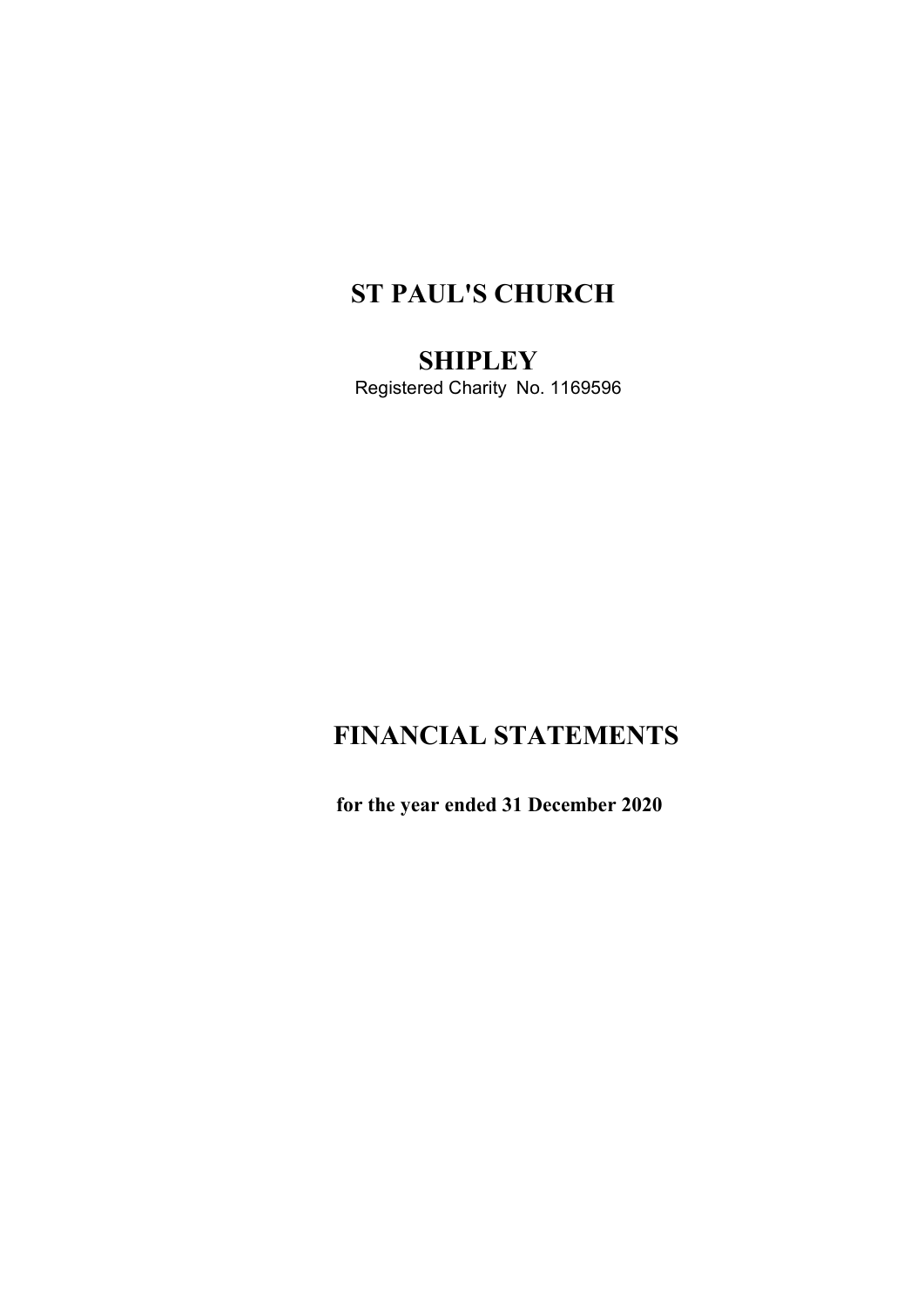# Independent examiner's report to the members of St Paul's Church, Shipley Parochial Church Council (PCC)

I report on the accounts for the year ended 31 December 2020 which are set out on pages 19 to 26.

#### Respective responsibilities of the PCC and Independent Examiner

The PCC consider that an audit is not required for this year under section 144 (2) of the Charities Act 2011 (the 2011 Act), and that an independent examination is needed.

It is my responsibility to

- examine the accounts under section 145 of the 2011 Act
- follow the procedures laid down in the General Directions given by the
- Charity Commissioners under section 145 (5) (b) of the 2011 Act; and
- state whether particular matters have come to my attention.

#### Basis of Independent Examiner's Statement

My examination was carried out in accordance with the General Directions given by the Charity Commission.

An examination includes a review of the accounting records kept by the PCC and a comparison of the accounts presented with those records. It also includes consideration of any unusual items or disclosures in the accounts, and seeking explanations from you as trustees concerning any such matters.

The procedures undertaken do not provide all the evidence that would be required in an audit, and, consequently, no opinion is given as to whether the accounts present a "true and fair view" and the report is limited to those matters set out in the statement below.

#### Independent Examiner's Statement

In connection with my examination, your attention is drawn to the fact that, as stated in note 1, the figures relating to Hirst Wood Burial Board are set out in note 11 of the Accounts and have not been consolidated.

Other than this no other matters have come to my attention:

- (1) which give me reasonable cause to believe that in any material respect the requirements
	- to keep accounting records in accordance with section 130 of the 2011 Act ; or
	- to prepare accounts which accord with the accounting records and comply with the accounting requirements of the 2011 Act have not been met; or
- (2) to which, in my opinion, attention should be drawn in order to enable a proper understanding of the accounts to be reached.

Ian J Fletcher FCA Chartered Accountant

Bradford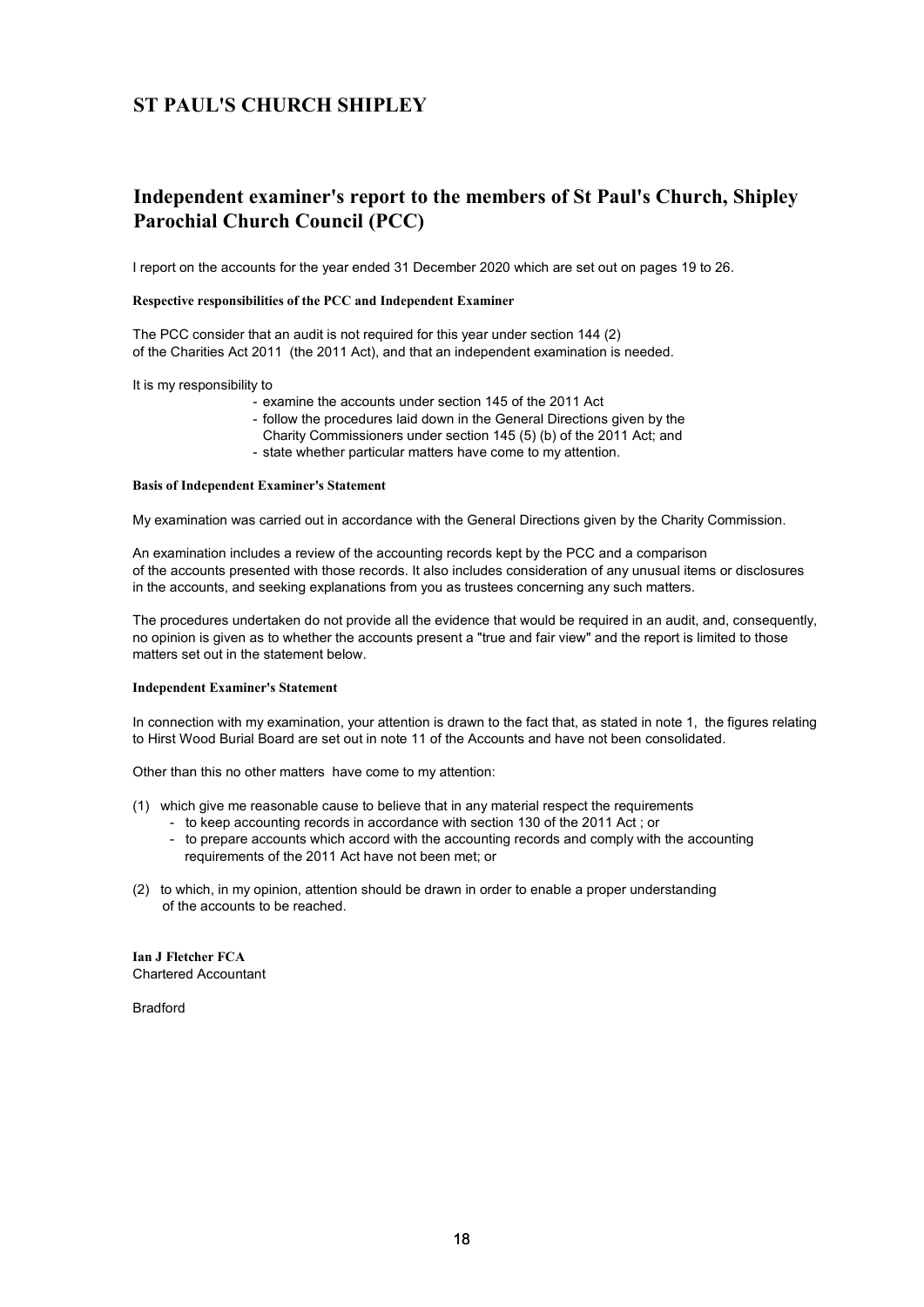# STATEMENT OF FINANCIAL ACTIVITIES

### For the year ended 31 December 2020

|                                                               |             | <b>Unrestricted Restricted</b> |              |             | <b>TOTAL FUNDS</b> |  |  |
|---------------------------------------------------------------|-------------|--------------------------------|--------------|-------------|--------------------|--|--|
|                                                               |             | <b>Funds</b>                   | <b>Funds</b> | 2020        | 2019               |  |  |
|                                                               | <b>Note</b> | £                              | £            | £           | £                  |  |  |
| <b>INCOME AND ENDOWMENTS</b>                                  |             |                                |              |             |                    |  |  |
| Voluntary income                                              | 2(a)        | 74,963                         | 1,408        | 76,371      | 92,601             |  |  |
| Activities for generating funds                               | 2(b)        | 10,846                         | 0            | 10,846      | 14,513             |  |  |
| Income from investments                                       | 2(c)        | 10                             | 0            | 10          | 15                 |  |  |
| Church activities                                             | 2(d)        | 2,579                          | 0            | 2,579       | 6,877              |  |  |
| Grants in support of mission                                  | 2(e)        | 2,233                          | 2,174        | 4,407       | 38,040             |  |  |
| <b>TOTAL INCOME</b>                                           |             | 90,631                         | 3,582        | 94,213      | 152,046            |  |  |
| <b>EXPENDITURE</b>                                            |             |                                |              |             |                    |  |  |
| Mission and charitable giving                                 | 3(a)        | 8,130                          | 80           | 8,210       | 6,171              |  |  |
| Church activities                                             | 3(b)        | 76,055                         | 7,120        | 83,175      | 111,397            |  |  |
| Exceptional renovation costs                                  | 3(c)        | 11,035                         | 0            | 11,035      | 42,887             |  |  |
| Raising funds                                                 | 3(d)        | 139                            | 0            | 139         | 161                |  |  |
| <b>TOTAL EXPENDITURE</b>                                      |             | 95,359                         | 7,200        | 102,559     | 160,616            |  |  |
| <b>NET INCOME</b>                                             |             | (4,728)                        | (3,618)      | (8, 346)    | (8,570)            |  |  |
| <b>Transfers of Funds</b>                                     |             | $\mathsf 0$                    | $\pmb{0}$    | $\mathbf 0$ | 0                  |  |  |
| <b>NET MOVEMENT IN FUNDS</b>                                  |             | (4, 728)                       | (3,618)      | (8,346)     | (8, 570)           |  |  |
| BALANCES AT 1 JANUARY 2020                                    | 1           | 58,389                         | 14,737       | 73,126      | 81,696             |  |  |
| <b>BALANCES CARRIED FORWARD</b><br><b>AT 31 DECEMBER 2020</b> |             | 53,661                         | 11,119       | 64,780      | 73,126             |  |  |

The notes on pages 21 to 26 form part of these financial statements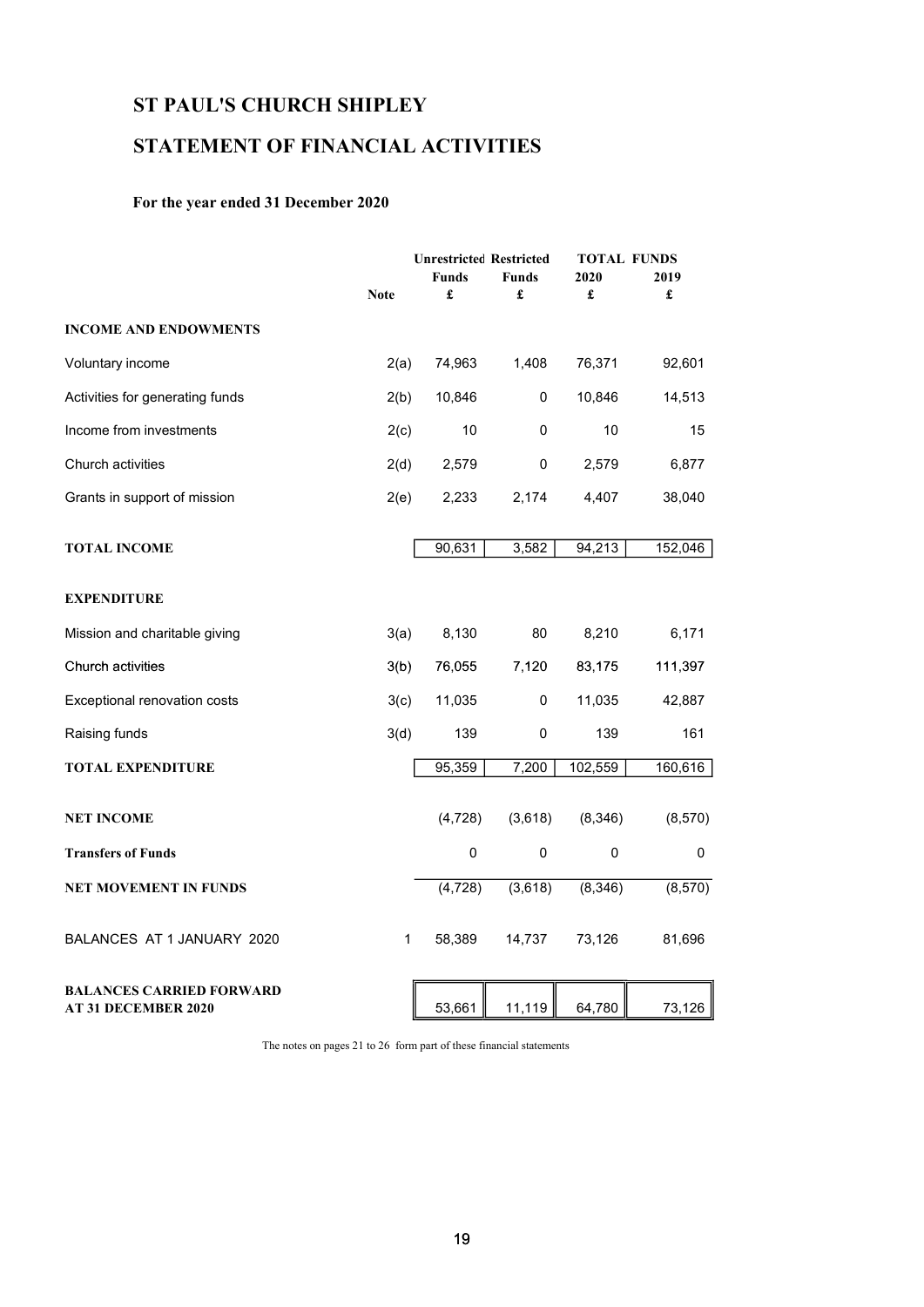## BALANCE SHEET AT 31 DECEMBER 2020

|                                                                   | <b>Note</b> | 2020<br>£                | 2019<br>£                |
|-------------------------------------------------------------------|-------------|--------------------------|--------------------------|
| <b>FIXED ASSETS</b>                                               |             |                          |                          |
| Tangible fixed assets                                             | 6           | 10,286                   | 16,136                   |
| <b>CURRENT ASSETS</b>                                             |             |                          |                          |
| <b>Debtors</b><br>Short term deposits<br>Cash at bank and in hand | 8           | 8,868<br>2,097<br>48,617 | 6,164<br>2,091<br>58,781 |
|                                                                   |             | 59,582                   | 67,036                   |
| <b>LIABILITIES: AMOUNTS FALLING</b><br><b>DUE WITHIN ONE YEAR</b> | 9           | (5,088)                  | (10,046)                 |
| <b>NET CURRENT ASSETS</b>                                         |             | 54,494                   | 56,990                   |
| <b>NET ASSETS</b>                                                 |             | 64,780                   | 73,126                   |

FUNDS 10



### Approved by the Parochial Church Council on 4th May 2021 and signed on its behalf by :

Reverend Henriette Howarth (Chairman) Chris Wontner-Smith (Treasurer)

The notes on pages 21 to 26 form part of these financial statements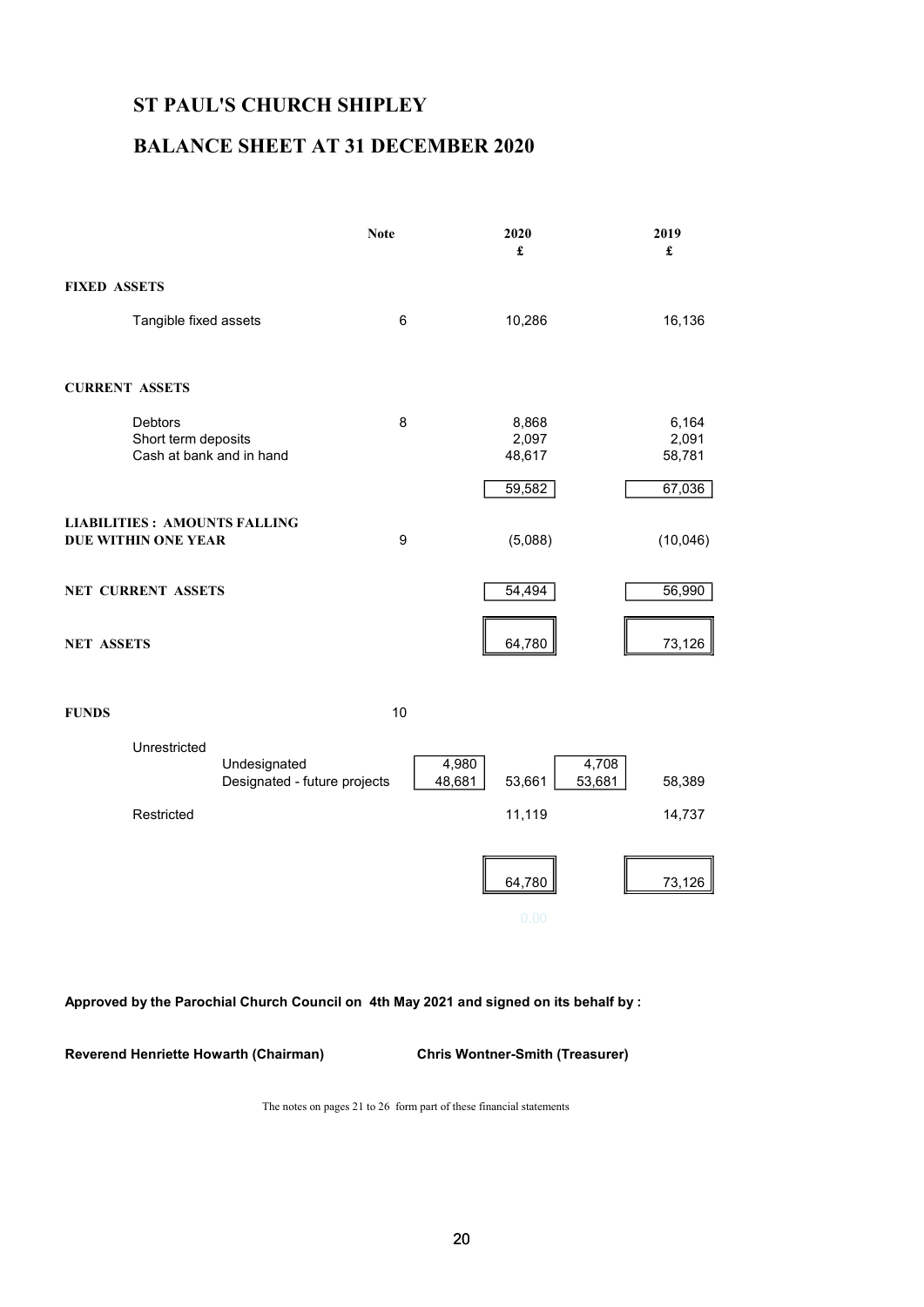### NOTES TO THE FINANCIAL STATEMENTS

#### For the year ended 31 December 2020

#### 1 ACCOUNTING POLICIES

The Church is a public benefit entity within the meaning of FRS102. The financial statements have been prepared under the Charities Act 2011 and in accordance with the Church Accounting Regulations 2006, governing the individual accounts of PCCs, and with the Regulations' "true and fair view" provisions; it is also the first year that they have been prepared under FRS102 (2016) as the applicable accounting standards, and the 2016 version of the Statement of Recommended Practice, Accounting and reporting by Charities (SORP(FRS102)).

The financial statements have been prepared under the historical cost convention except for the valuation of investment assets, which are shown at market value. The financial statements include all transactions, assets and liabilities for which the PCC is responsible in law. They do not include the accounts of church groups that owe their main affiliation to another body nor those that are informal gatherings of church members.

#### Funds

Restricted funds may only be expended on the specific object for which they were given. Any balance remaining unspent at the end of the year must be carried forward as a balance on that fund.

Unrestricted funds represent the funds of the PCC that are not subject to any restrictions regarding their use and are available for application on the general purposes of the PCC. Funds designated for a particular purpose by the PCC are also unrestricted in that the PCC is free to redesignate them.

#### Income

- Planned giving, collections and donations are recognised when received by or on behalf of the PCC.
- Income tax recoverable on gift aid is recognised when the income is recognised.
- Grants and legacies to the PCC are accounted for as soon as the PCC is notified of its legal entitlement.
- Funds raised at garden parties and similar events are accounted for gross.
- Revenues from the magazine or any other sales are accounted for gross.
- Rental income from the letting of church premises is recognised when the rental is due.
- Dividends and interest are accounted for when receivable and are received gross of tax.

#### Expenditure

- Grants and donations are accounted for when paid over, or when committed by the PCC.
- The diocesan share is accounted for when payable, subject to the PCC's assessment of ability to pay in future.

#### Gains and losses on investments

- Realised gains or losses are recognised when investments are sold.
- Unrealised gains or losses are accounted for on revaluation of investments at 31 December.

#### Fixed assets

- Consecrated land and buildings are excluded from the accounts in accordance with the Charities Act 2011
- No value is placed on movable church furnishings which require a faculty for disposal.
- Expenditure incurred on repair, replacement and maintenance of the above assets is written off in the year. - Other items of equipment are capitalised if over £1,000 individually, and depreciated over four years
- in equal instalments.
- Investments are stated at market values at 31 December.

#### Hirst Wood Burial Ground

The Board of Management of Hirst Wood Burial Ground is a sub-committee of the PCC, which has responsibility for any liability that may arise. The accounts of the Burial Ground are attached (note 11) of the financial statements instead of consolidation, on the grounds that its objectives are significantly different from those of the PCC.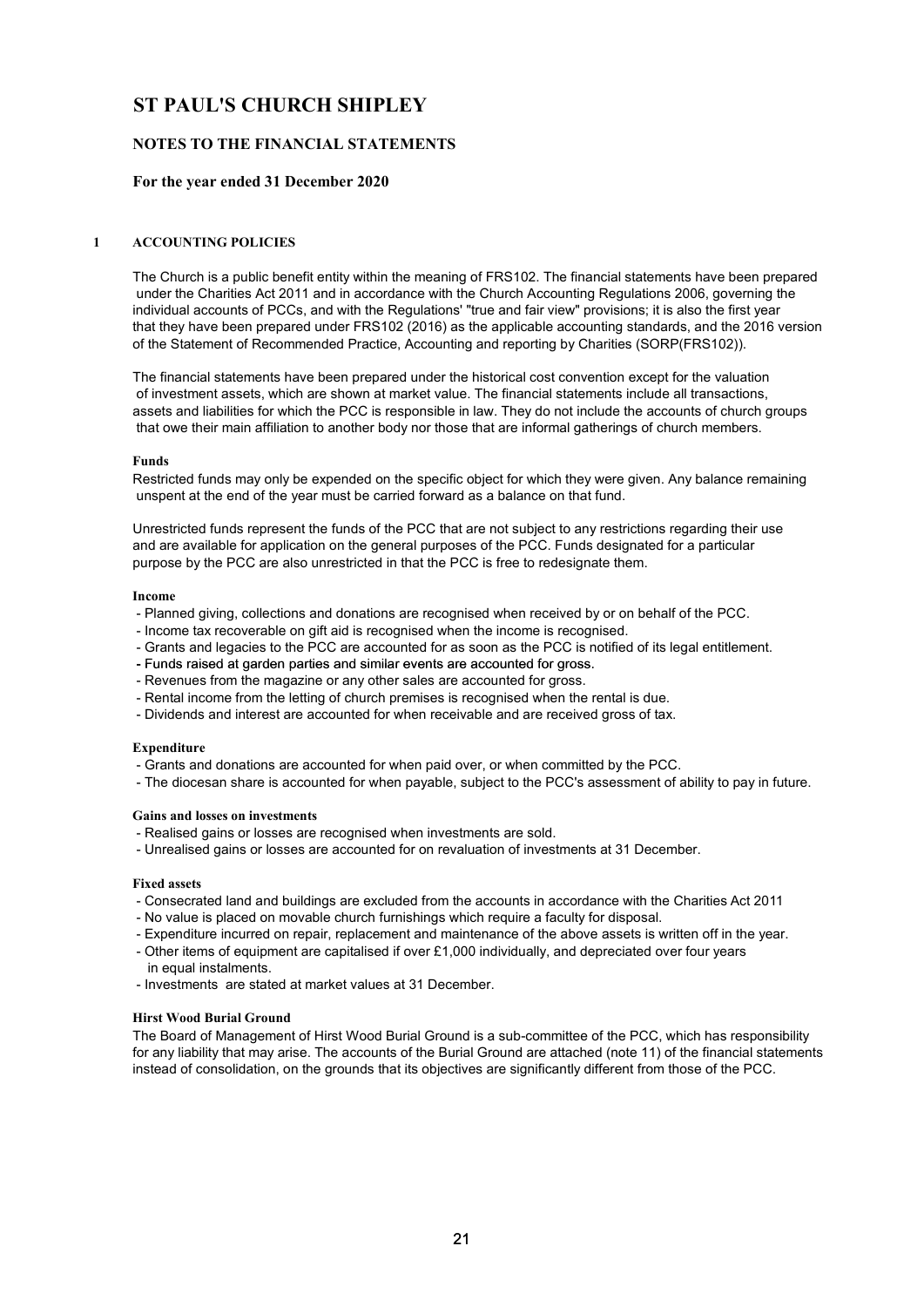### NOTES TO THE FINANCIAL STATEMENTS

### For the year ended 31 December 2020

### 2 INCOME AND ENDOWMENTS

| OME ARD ERDO WAIER IS                             |                                                     |                   |                 |                                 |
|---------------------------------------------------|-----------------------------------------------------|-------------------|-----------------|---------------------------------|
|                                                   | <b>Unrestricted Restricted</b><br><b>Funds</b><br>£ | <b>Funds</b><br>£ | 2020<br>£       | <b>TOTAL FUNDS</b><br>2019<br>£ |
| 2(a) Voluntary income                             |                                                     |                   |                 |                                 |
| Planned giving:                                   |                                                     |                   |                 |                                 |
| Gift aid donations                                | 53,346                                              | 1,030             | 54,376          | 65,386                          |
| Income tax recoverable                            | 14,586                                              | 258               | 14,844          | 17,597                          |
| Other planned giving                              | 6,564                                               |                   | 6,564           | 4,114                           |
| Collections at all services                       | 467                                                 | 80                | 547             | 3,344                           |
| Donations, appeals, etc.                          |                                                     | 40                | 40              | 2,160                           |
|                                                   |                                                     |                   |                 |                                 |
|                                                   | 74,963                                              | 1,408             | 76,371          | 92,601                          |
| 2(b) Activities for generating funds              |                                                     |                   |                 |                                 |
| Social and fund raising events                    | 890                                                 | $\pmb{0}$         | 890             | 4,557                           |
| Telecoms Mast rental income                       | 9,956                                               |                   | 9,956           | 9,956                           |
|                                                   |                                                     |                   |                 |                                 |
|                                                   | 10,846                                              | $\mathbf 0$       | 10,846          | 14,513                          |
|                                                   |                                                     |                   |                 |                                 |
| 2(c) Income from investments                      |                                                     |                   |                 |                                 |
| Dividends and interest                            | 10                                                  |                   | 10              | 15                              |
|                                                   | $\overline{10}$                                     | $\overline{0}$    | $\overline{10}$ | 15                              |
|                                                   |                                                     |                   |                 |                                 |
| 2(d) Church activities                            |                                                     |                   |                 |                                 |
| Income from use of church                         | 1,575                                               |                   | 1,575           | 5,320                           |
| Fees                                              | 1,004                                               |                   | 1,004           | 1,557                           |
|                                                   |                                                     |                   |                 |                                 |
|                                                   | 2,579                                               | $\mathbf 0$       | 2,579           | 6,877                           |
| 2(e) Grants in support of mission                 |                                                     |                   |                 |                                 |
| Grants receivable from<br>- Heritage Lottery Fund |                                                     |                   | 0               | 17,367                          |
| - Listed Places of Worship Scheme                 | 2,233                                               | 1,174             | 3,407           | 7,513                           |
| - Yorkshire Historic Churches Trust               |                                                     | $\mathbf 0$       | 0               | 6,750                           |
| - Allchurches Trust                               |                                                     |                   | 0               | 3,750                           |
| - Diocese of Leeds                                |                                                     | 1,000             | 1,000           |                                 |
| - Other                                           |                                                     | 0                 | 0               | 2,660                           |
|                                                   | 2,233                                               | 2,174             | 4,407           | 38,040                          |
|                                                   |                                                     |                   |                 |                                 |
|                                                   |                                                     |                   |                 |                                 |
|                                                   | 90,631                                              | 3,582             | 94,213          | 152,046                         |
| <b>TOTAL INCOME</b>                               |                                                     |                   |                 |                                 |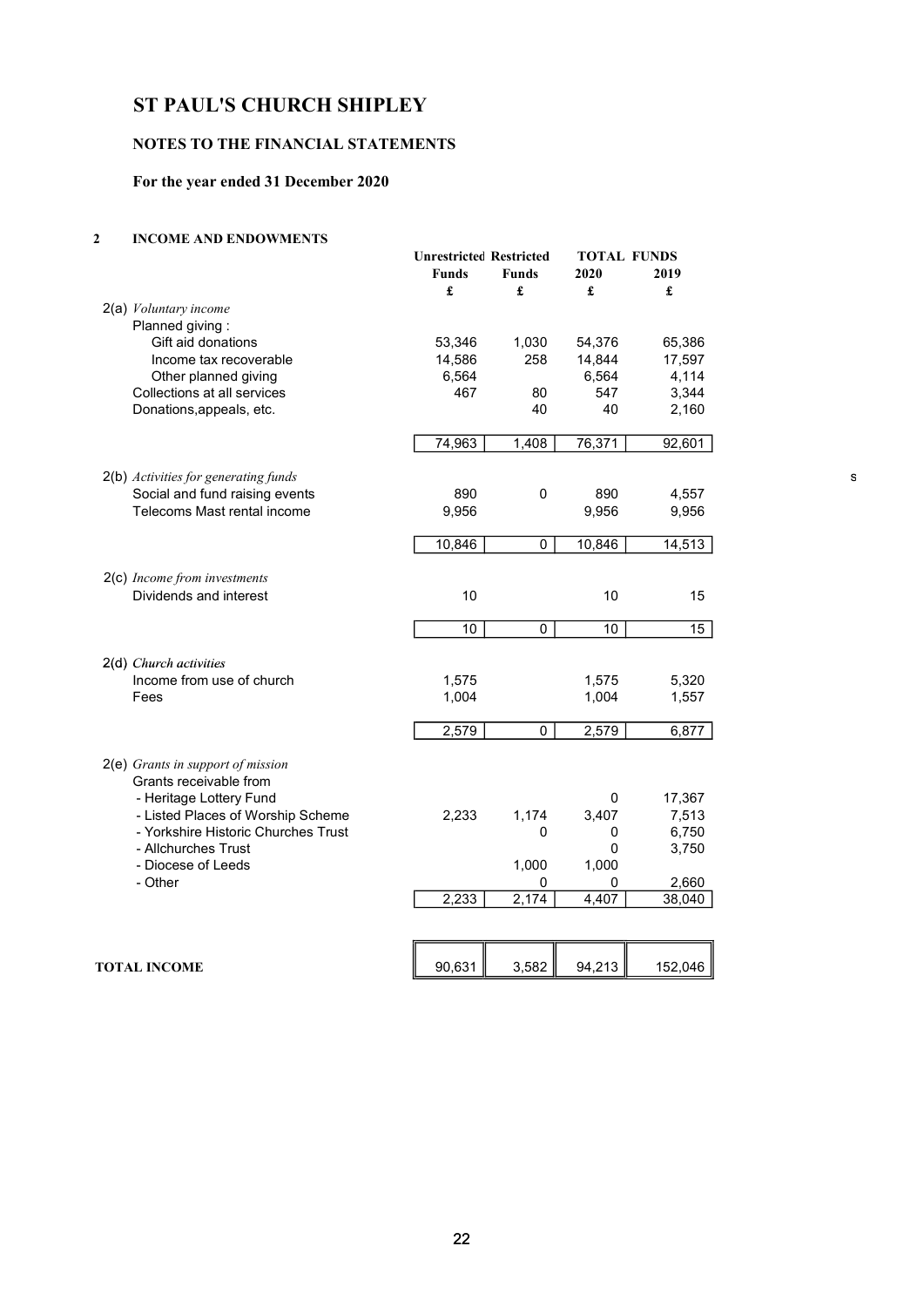### NOTES TO THE FINANCIAL STATEMENTS

### For the year ended 31 December 2020

### 3 EXPENDITURE

|                                           |                                          | <b>Unrestricted Restricted</b><br>Funds<br>£ | <b>Funds</b><br>£ | 2020<br>£       | <b>TOTAL FUNDS</b><br>2019<br>£ |
|-------------------------------------------|------------------------------------------|----------------------------------------------|-------------------|-----------------|---------------------------------|
| $3(a)$ Missionary and charitable giving : |                                          |                                              |                   |                 |                                 |
| Church overseas :                         |                                          |                                              |                   |                 |                                 |
| - Diocese of Khartoum                     |                                          | 1,700                                        |                   | 1,700           | 800                             |
| - Christian Aid                           |                                          | 1,700                                        |                   | 1,700           | 800                             |
| - CMS                                     |                                          | 1,700                                        |                   | 1,700           | 800                             |
| - Tear Fund                               |                                          | 1,500                                        |                   | 1,500           | 1,500                           |
|                                           | Home missions and other church societies |                                              |                   |                 |                                 |
| - Abigail Housing Trust                   |                                          | 325                                          |                   | 325             |                                 |
| - Bradford North Foodbank                 |                                          | 325                                          |                   | 325             | 502                             |
| .- Zephaniah Trust                        |                                          | 325                                          |                   | 325             |                                 |
| .- Cellar Project                         |                                          |                                              |                   | 0               | 359                             |
| - Martin House                            |                                          | 325                                          |                   | 325             |                                 |
| .- MacMillan                              |                                          |                                              |                   | 0               | 496                             |
|                                           | .- Shipley Christians Together           |                                              |                   | 0               | 100                             |
| - other                                   |                                          | 230                                          | 80                | 310             | 814                             |
|                                           |                                          | 8,130                                        | 80                | 8,210           | 6,171                           |
| 3(b) Church Activities                    |                                          |                                              |                   |                 |                                 |
| Ministry:                                 | diocesan share *                         | 36,000                                       |                   | 36,000          | 57,138                          |
|                                           | clergy expenses                          | 83                                           |                   | 83              | 264                             |
| Church - running expenses                 |                                          | 10,581                                       | 76                | 10,657          | 16,116                          |
| Church maintenance                        |                                          | 8,125                                        | 7,044             | 15,170          | 17,121                          |
| Depreciation of fixed assets              |                                          | 5,850                                        |                   | 5,850           | 5,850                           |
|                                           | Sunday school, evangelism & training     | 29                                           |                   | 29              | 450                             |
|                                           | Costs of social and other events         | 681                                          |                   | 681             | 50                              |
| <b>Musician's Salaries</b>                |                                          | 3,848                                        |                   | 3,848           | 3,935                           |
| Telephone                                 |                                          | 305                                          |                   | 305             | 441                             |
| Office expenses                           |                                          | 10,177                                       |                   | 10,177          | 9,755                           |
| Publicity                                 |                                          | 375                                          |                   | 375             | 277                             |
|                                           |                                          | 76,055                                       | 7,120             | 83,175          | 111,397                         |
| 3(c) Exceptional renovation costs         |                                          |                                              |                   |                 |                                 |
| Roofing project                           |                                          |                                              |                   | 0               | 28,301                          |
| Organ Refurbishment                       |                                          |                                              |                   | 0               | 14,586                          |
| New Water Supply                          |                                          | 11,035                                       |                   | 11,035          |                                 |
|                                           |                                          | 11,035                                       | 0                 | 11,035          | 42,887                          |
|                                           |                                          |                                              |                   |                 |                                 |
| 3(d) Raising funds                        |                                          |                                              |                   |                 |                                 |
| Gift envelopes                            |                                          | 139                                          |                   | 139             | 135                             |
| Other fund-raising costs                  |                                          | 0                                            |                   | 0               | 26                              |
|                                           |                                          | 139                                          | 0                 | 139             | 161                             |
|                                           |                                          |                                              |                   |                 |                                 |
| <b>TOTAL EXPENDITURE</b>                  |                                          | £95,359                                      |                   | £7,200 £102,559 | £160,616                        |
|                                           |                                          |                                              |                   |                 |                                 |

\* The Diocesan Share requested from St Paul's Church was £54,281. In view of the significant fall in income due to the Covid pandemic, and unexpected repair costs, the PCC determined to reduce the amount paid in Share to £36,000.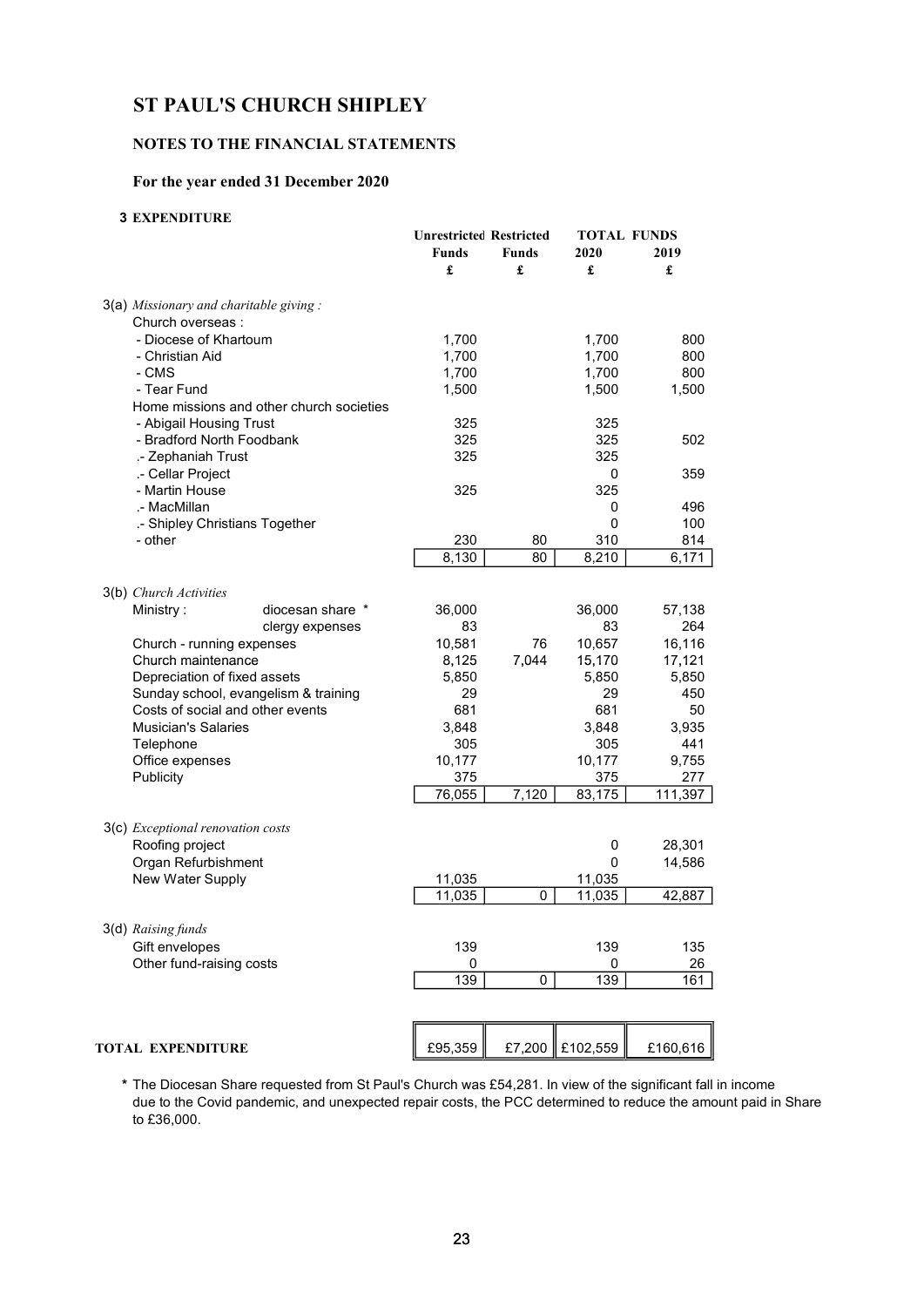### NOTES TO THE FINANCIAL STATEMENTS

### 4 STATEMENT OF FINANCIAL ACTIVITIES - Analysis of 2019 figures

|                                                               | <b>Note</b> | <b>Funds</b><br>£ | <b>Funds</b> | <b>Unrestricted Restricted TOTAL FUNDS</b><br>2019<br>£ |
|---------------------------------------------------------------|-------------|-------------------|--------------|---------------------------------------------------------|
| <b>INCOME AND ENDOWMENTS</b>                                  |             |                   | £            |                                                         |
| Voluntary income                                              | 2(a)        | 84,227            | 8,373        | 92,600                                                  |
| Activities for generating funds                               | 2(b)        | 13,822            | 691          | 14,513                                                  |
| Income from investments                                       | 2(c)        | 15                | 0            | 15                                                      |
| Church activities                                             | 2(d)        | 6,877             | 0            | 6,877                                                   |
| Grants in support of mission                                  | 2(e)        | 539               | 37,501       | 38,040                                                  |
| <b>TOTAL INCOME</b>                                           |             | 105,480           | 46,565       | 152,045                                                 |
| <b>EXPENDITURE</b>                                            |             |                   |              |                                                         |
| Mission and charitable giving                                 | 3(a)        | 3,955             | 2,215        | 6,170                                                   |
| Church activities                                             | 3(b)        | 108,635           | 2,761        | 111,396                                                 |
| Exceptional renovation costs                                  | 3(c)        | 0                 | 42,887       | 42,887                                                  |
| Raising funds                                                 | 3(d)        | 161               | 0            | 161                                                     |
| <b>TOTAL EXPENDITURE</b>                                      |             | 112,751           | 47,863       | 160,614                                                 |
| <b>NET INCOME</b>                                             |             | (7, 271)          | (1, 299)     | (8,570)                                                 |
| <b>Transfers of Funds</b>                                     |             | 0                 | $\mathbf 0$  | 0                                                       |
| <b>NET MOVEMENT IN FUNDS</b>                                  |             | (7, 271)          | (1,299)      | (8,570)                                                 |
| BALANCES AT 1 JANUARY 2019                                    | 1           | 65,660            | 16,036       | 81,696                                                  |
| <b>BALANCES CARRIED FORWARD</b><br><b>AT 31 DECEMBER 2019</b> |             | 58,389            | 14,737       | 73,126                                                  |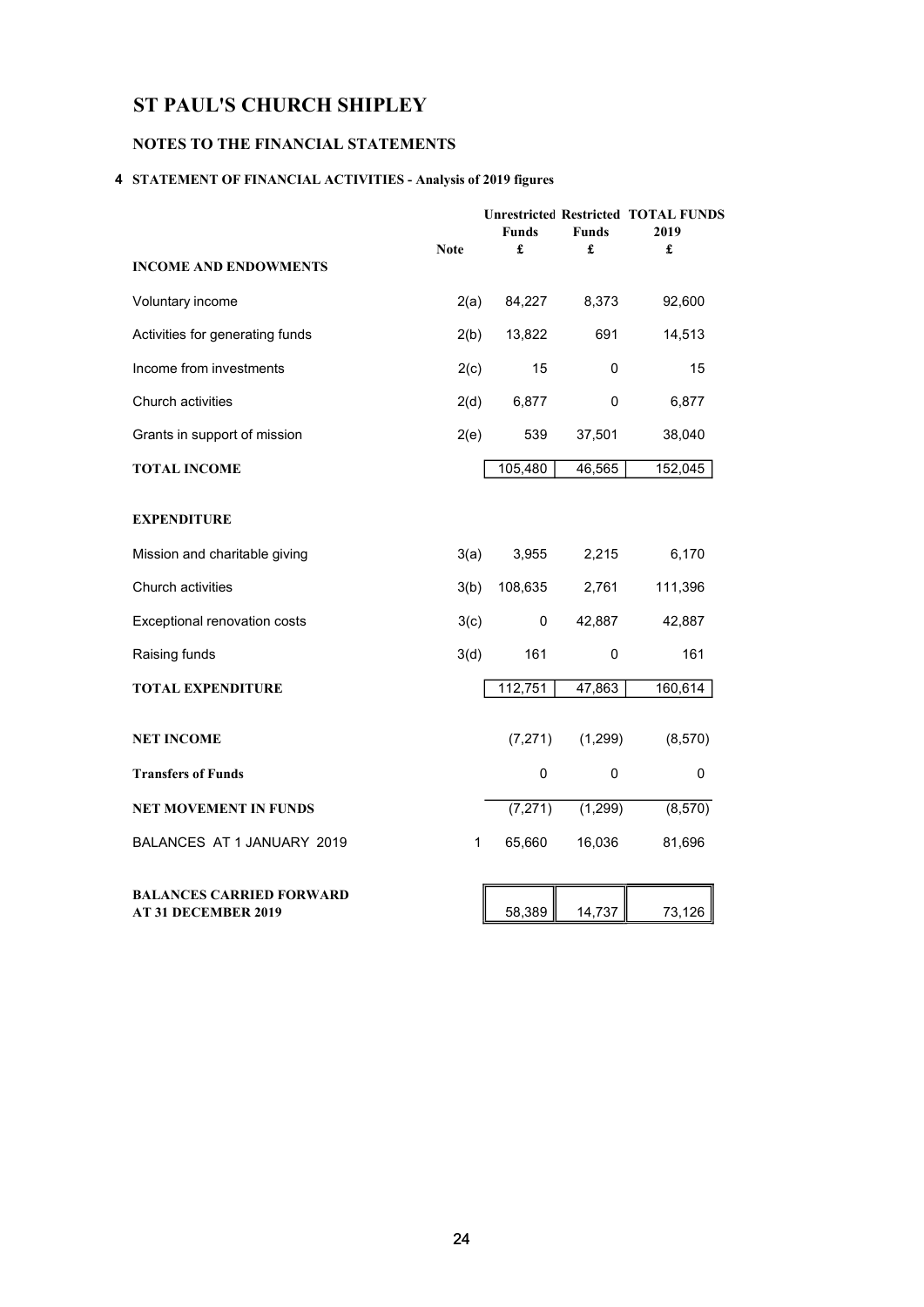### NOTES TO THE FINANCIAL STATEMENTS For the year ended 31 December 2020

#### 5 STAFF COSTS

Wages and salaries costs in total amounted to £14,829 (2019 - £14,816) in respect of four employees. Two clergy members received reimbursement of travel expenses totalling £83 (2019 - £264). In addition, Matt Stoney, Churchwarden and member of the PCC, received remuneration for work on the Hirst Wood Burial Ground of £1,170 (2019 - £1,470). No employee earned in excess of £60,000 in the year.

### 6 FIXED ASSETS FOR USE BY THE PCC

|   |                                       |                                | 2020         | cumulative         |       |
|---|---------------------------------------|--------------------------------|--------------|--------------------|-------|
|   | Cost of Boilers replaced in 2015      |                                |              | 16,202             |       |
|   | Cost of kitchen boiler 2017           |                                |              | 2,260              |       |
|   | Cost of photocopier 2018              |                                |              | 1,140              |       |
|   | Cost of Audio/Visual system 2019      |                                |              | 20,000             |       |
|   |                                       |                                |              | 39,602             |       |
|   | less Depreciation charged in the year |                                | 5,850        | 29,316             |       |
|   | Net book value at 31 December 2020    |                                |              | 10,286             |       |
| 7 | ANALYSIS OF NET ASSETS BY FUND        |                                |              |                    |       |
|   |                                       | <b>Unrestricted Restricted</b> |              | <b>TOTAL FUNDS</b> |       |
|   |                                       | <b>Funds</b>                   | <b>Funds</b> | 2020               |       |
|   |                                       | £                              | £            | £                  |       |
|   | <b>Fixed assets</b>                   | 10,286                         | $\Omega$     | 10,286             |       |
|   | <b>Current assets</b>                 | 48.463                         | 11,119       | 59,582             |       |
|   | <b>Current liabilities</b>            | (5,088)                        | 0            | (5,088)            |       |
|   | Fund balance                          | 53,661                         | 11,119       | 64,780             |       |
| 8 | <b>DEBTORS</b>                        |                                | 2020         |                    | 2019  |
|   |                                       |                                | £            |                    | £     |
|   | Income tax recoverable                |                                | 3,938        |                    | 5,100 |
|   | Prepayments                           |                                | 0            |                    | 112   |
|   | Grants receivable                     |                                | 4,501        |                    | 72    |
|   | Other debtors                         |                                | 429          |                    | 880   |
|   |                                       |                                | 8,868        |                    | 6,164 |
|   |                                       |                                |              |                    |       |

#### 9 LIABILITIES : AMOUNTS FALLING DUE WITHIN ONE YEAR

| Accruals                         | 695   | 1.084  |
|----------------------------------|-------|--------|
| Creditors for goods and services | 25    | 5.344  |
| Other creditors                  | 4.368 | 3.618  |
|                                  | 5.088 | 10,046 |

No provision has been made for future maintenance of the church buildings. TheQuinquennial inspection carried out during 2019 identified a number of issues which it is planned to include in the third, and final, phase of the roofing project. It is hoped that this will be supported by the National Heritage Lottery Fund.

### 10 FUND DETAILS

The movement of restricted funds during 2020 and their purpose is:

| opening |       | payable                  | transfers | <b>Balance at</b><br>31 December<br>2020 |
|---------|-------|--------------------------|-----------|------------------------------------------|
| 35      | 361   | 80                       |           | 317                                      |
| 246     | 6     |                          |           | 253                                      |
| 11,437  | 2,087 | 7.044                    |           | 6,480                                    |
| 569     | 1,000 |                          |           | 1,569                                    |
| 2,450   | 128   | 76                       |           | 2,502                                    |
| 14,737  | 3,582 | 7,200                    | 0         | 11.119                                   |
|         |       | Balance receivable<br>-- |           |                                          |